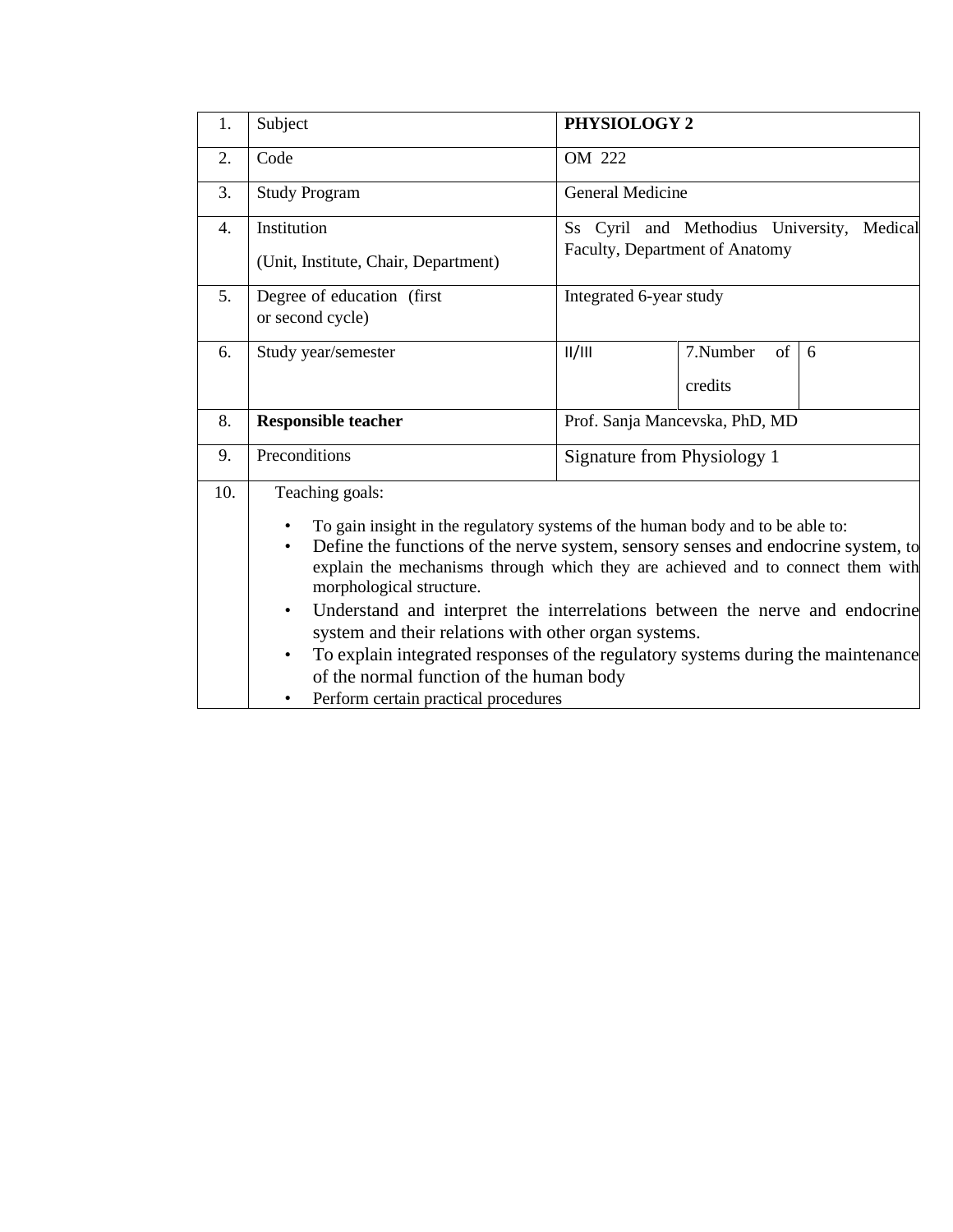## 11. Brief content:

## **Theoretical course:**

- Physiology of the nervous system, neuron, nerve impulse, synapses, neurotransmitters and nevromodulatori.
- Physiology of sensory system, receptors, neural pathways, sensory cortex, somatic sensations, sense of touch and position; sense of vision; sense of hearing; sense of balance; sense of taste; sense of smell; sense of pain.
- Physiology of the motor cortex, basal ganglia, cerebellum, brainstem, spinal cord, vegetative spinal reflexes, physiological functions of the autonomic nervous system.
- Physiology of the reticular formation and physiology of the limbic system and hypothalamus.
- Endocrine physiology and physiological mechanisms of action of hormones of the endocrine glands: pituitary, tireoidea, parathyroid glands, endocrine pancreas, adrenal glands.

## **Practical lessons:**

- Measurement of body temperature and basal metabolism.
- Examination of the peripheral nervous system in experimental animals, its excitability and conduction; examination of clinically important human reflexes; examination of the sense of vision, sense of sound and balance, sense of taste and smell; methods of brain activity.
- Examination of the autonomic nervous system.

|     | Examination of the functions of the endocrine glands in experimental animals.<br>$\bullet$                                                                                                                                                    |       |                               |                                                                                                         |            |  |
|-----|-----------------------------------------------------------------------------------------------------------------------------------------------------------------------------------------------------------------------------------------------|-------|-------------------------------|---------------------------------------------------------------------------------------------------------|------------|--|
| 12. | <b>Methods of studying:</b><br>Interactive teaching during lectures and practical trainings, independent study by using<br>textbooks, practical exercises on experimetal animal models and virtual models with<br>computer-assisted learning. |       |                               |                                                                                                         |            |  |
| 13. | Total available time:                                                                                                                                                                                                                         |       |                               | 180 classes                                                                                             |            |  |
| 14. | Organization of the course                                                                                                                                                                                                                    |       |                               | 90 classes - theoretical course, practical<br>course, seminars<br>90 classes - home individual learning |            |  |
| 15. | Forms of teaching<br>activities                                                                                                                                                                                                               | 15.1. | Theoretical course            |                                                                                                         | 45 classes |  |
|     |                                                                                                                                                                                                                                               | 15.2. | Practical course,<br>Seminars |                                                                                                         | 45 classes |  |
| 16. | Other forms of activities                                                                                                                                                                                                                     | 16.1. | Practice                      |                                                                                                         |            |  |
|     |                                                                                                                                                                                                                                               | 16.2. | Individual tasks              |                                                                                                         |            |  |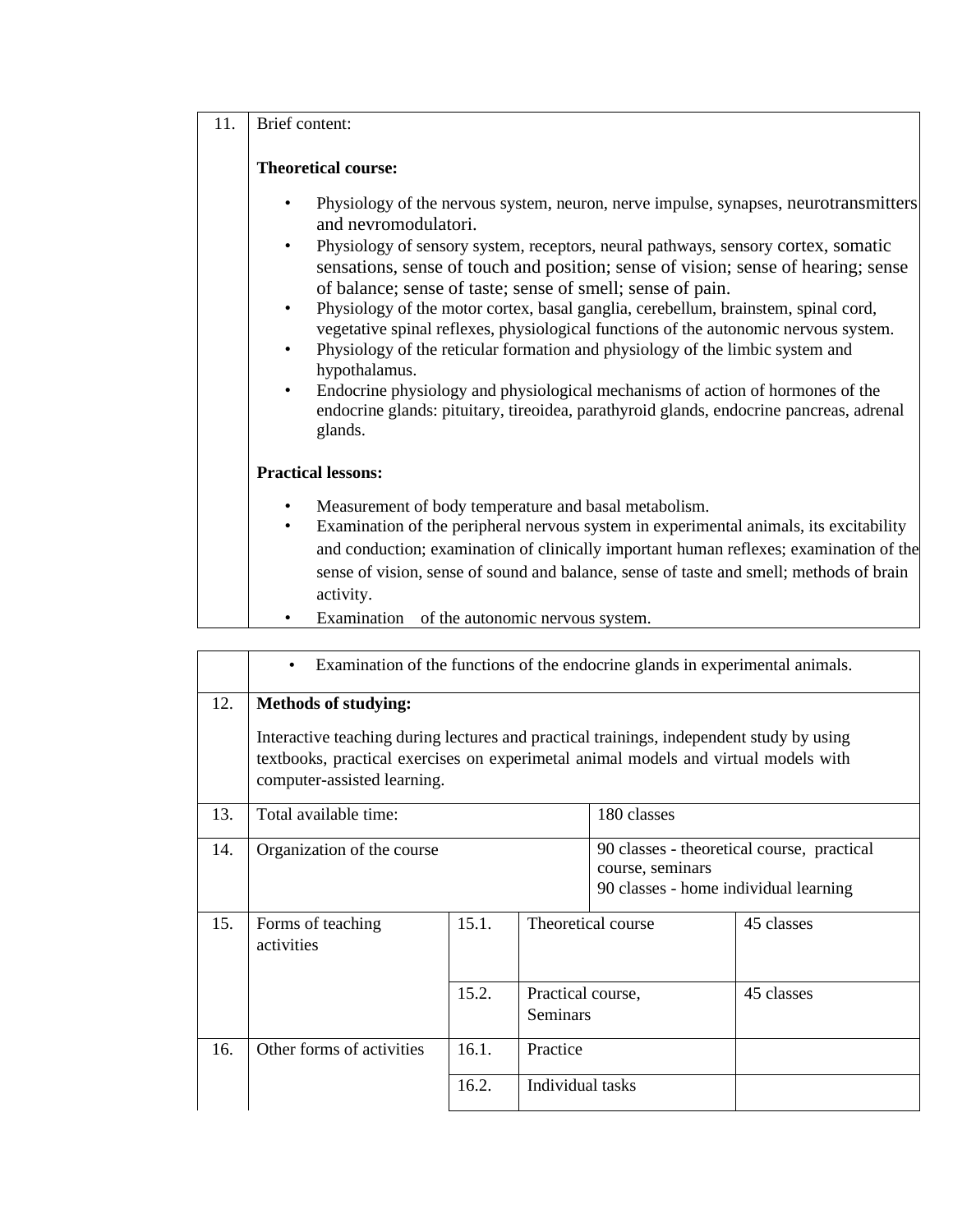|     |                  |                                | 16.3.                                                                     | Individual (home) learning                                                                             |  | 90 classes                                                       |  |  |  |  |
|-----|------------------|--------------------------------|---------------------------------------------------------------------------|--------------------------------------------------------------------------------------------------------|--|------------------------------------------------------------------|--|--|--|--|
| 17. |                  | Method of assessment           |                                                                           |                                                                                                        |  |                                                                  |  |  |  |  |
|     | 17.1             | <b>Tests</b>                   |                                                                           |                                                                                                        |  | $min - max$                                                      |  |  |  |  |
|     |                  |                                |                                                                           | Continual assessment - 2 (written)                                                                     |  |                                                                  |  |  |  |  |
|     |                  |                                |                                                                           |                                                                                                        |  |                                                                  |  |  |  |  |
|     |                  |                                |                                                                           | Physiology of peripheral                                                                               |  | $12-20$ points                                                   |  |  |  |  |
|     |                  |                                |                                                                           | and central nervous system.                                                                            |  |                                                                  |  |  |  |  |
|     |                  |                                |                                                                           | Physiology of senses,<br>$12-20$ points<br>$\bullet$<br>neuronal control of mood, emotion and state of |  |                                                                  |  |  |  |  |
|     |                  |                                |                                                                           | awareness; and intellectual functions.                                                                 |  |                                                                  |  |  |  |  |
|     |                  |                                |                                                                           |                                                                                                        |  |                                                                  |  |  |  |  |
|     |                  |                                |                                                                           |                                                                                                        |  |                                                                  |  |  |  |  |
|     |                  |                                | examination                                                               |                                                                                                        |  | Final exam: final test $(written) + practical examination +oral$ |  |  |  |  |
|     |                  |                                | 1.                                                                        | Final test (written):<br>physiology of endocrine                                                       |  | $12 - 20$ points                                                 |  |  |  |  |
|     |                  |                                |                                                                           |                                                                                                        |  |                                                                  |  |  |  |  |
|     |                  |                                |                                                                           |                                                                                                        |  |                                                                  |  |  |  |  |
|     |                  |                                | 2.<br>Practical and oral examination: certain<br>practical procedures and |                                                                                                        |  |                                                                  |  |  |  |  |
|     |                  |                                |                                                                           | integrative knowledge of the whole material                                                            |  |                                                                  |  |  |  |  |
|     |                  |                                |                                                                           | learnt in Physiology 2.                                                                                |  | 14-23 points                                                     |  |  |  |  |
|     |                  |                                |                                                                           |                                                                                                        |  |                                                                  |  |  |  |  |
|     |                  |                                |                                                                           |                                                                                                        |  | The grade in the final exam is given according to the            |  |  |  |  |
|     |                  |                                |                                                                           | all of the activities.                                                                                 |  | grading table, and on the basis of the sum of points obtained in |  |  |  |  |
|     | 17.2             | Seminar                        |                                                                           |                                                                                                        |  | min<br>$-$ max                                                   |  |  |  |  |
|     |                  | paper/project                  | $1 - 3$                                                                   |                                                                                                        |  |                                                                  |  |  |  |  |
|     |                  | (oral/written<br>presentation) |                                                                           |                                                                                                        |  |                                                                  |  |  |  |  |
|     | 17.3             | Active                         |                                                                           |                                                                                                        |  | $min - max$                                                      |  |  |  |  |
|     |                  | participation                  |                                                                           | Theoretical course                                                                                     |  | $1-3$                                                            |  |  |  |  |
|     |                  |                                | Practical course                                                          |                                                                                                        |  | $8 - 11$                                                         |  |  |  |  |
|     |                  |                                |                                                                           | Completed textbook                                                                                     |  | mandatory                                                        |  |  |  |  |
| 18. | Grading criteria |                                |                                                                           | up to 59 points                                                                                        |  | $5$ (five) $F$                                                   |  |  |  |  |
|     |                  | (points / grade)               |                                                                           |                                                                                                        |  |                                                                  |  |  |  |  |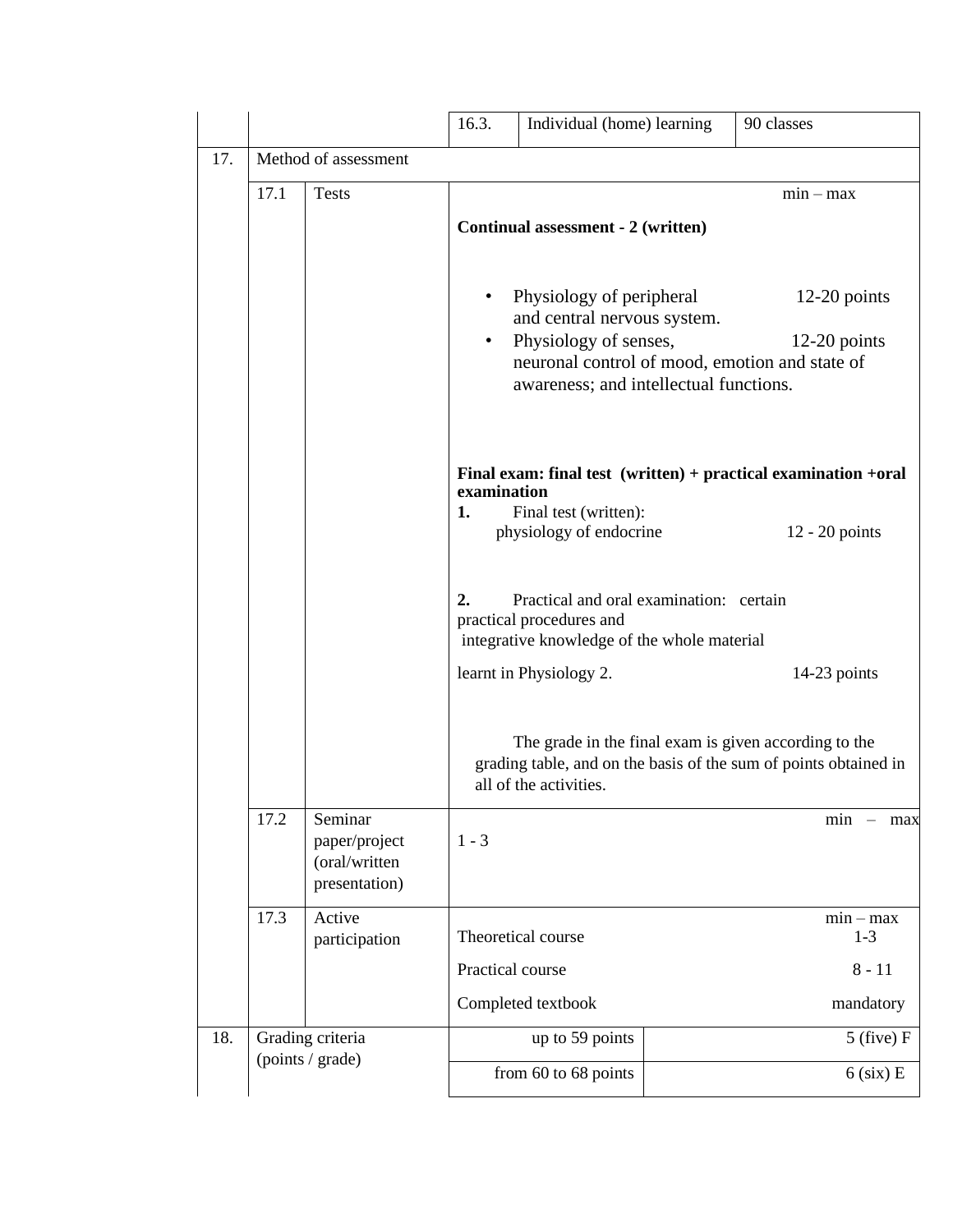|     |                                                        | from $69$ to 76 points                                                                                                                                                                              | $7$ (seven) D |  |  |
|-----|--------------------------------------------------------|-----------------------------------------------------------------------------------------------------------------------------------------------------------------------------------------------------|---------------|--|--|
|     |                                                        | from 77 to 84 points                                                                                                                                                                                | $8$ (eight) C |  |  |
|     |                                                        | from $85$ to $92$ points                                                                                                                                                                            | $9$ (nine) B  |  |  |
|     |                                                        | from 93 to 100 points                                                                                                                                                                               | $10$ (ten) A  |  |  |
| 19. | Requirement for signature<br>and taking the final exam | The student is required to actively follow all of the planned<br>activities.<br>Conditional criteria for assessment of knowledge:<br>In order to get a signature, the student should obtain minimum |               |  |  |

|     |                                                         |                  |                                 | points in both theoretical and practical courses, and to present a<br>seminar paper;                                                                                                                                                                                        |                                                            |                      |      |  |  |
|-----|---------------------------------------------------------|------------------|---------------------------------|-----------------------------------------------------------------------------------------------------------------------------------------------------------------------------------------------------------------------------------------------------------------------------|------------------------------------------------------------|----------------------|------|--|--|
|     |                                                         |                  |                                 | In order to take the final exam, the student should obtain the<br>minimum points in the three continual assessments; If the<br>student has not obtained the minimum points in the continual<br>assessments, he/she will be obligated to pass them before the<br>final exam. |                                                            |                      |      |  |  |
| 20. | Language of instruction                                 |                  |                                 | Macedonian                                                                                                                                                                                                                                                                  |                                                            |                      |      |  |  |
| 21. | Method of monitoring the<br>quality of teaching process |                  |                                 | Attendance of students to classes and interactive participation<br>in theoretical and practical lessons and anonymous student's<br>evaluation of the subject, teachers and collaborators involved<br>in the educational activities                                          |                                                            |                      |      |  |  |
| 22. | <b>Textbooks</b>                                        |                  |                                 |                                                                                                                                                                                                                                                                             |                                                            |                      |      |  |  |
|     | Mandatory                                               |                  |                                 |                                                                                                                                                                                                                                                                             |                                                            |                      |      |  |  |
|     |                                                         | 1.               | Guyton AC, Hall JE.             |                                                                                                                                                                                                                                                                             | <b>Textbook of Medical</b><br>Physiology 12 th<br>edition. | Elsevier,<br>London, | 2011 |  |  |
|     |                                                         | 2.               | Maleska V, and all.             |                                                                                                                                                                                                                                                                             | Practicum<br>in                                            | Medical              | 2012 |  |  |
|     | 22.1.                                                   |                  |                                 |                                                                                                                                                                                                                                                                             | Physiology 2.                                              | Faculty,<br>Skopje   |      |  |  |
|     |                                                         | $\overline{3}$ . | Costanzo LS.                    |                                                                                                                                                                                                                                                                             | Physiology                                                 | Elsevier,<br>London, | 2006 |  |  |
|     |                                                         | 4.               | Despopoulos A,<br>Silbernagl S. |                                                                                                                                                                                                                                                                             | Color<br>atlas<br>of<br>Physiology.                        | <b>New</b><br>York   | 2003 |  |  |